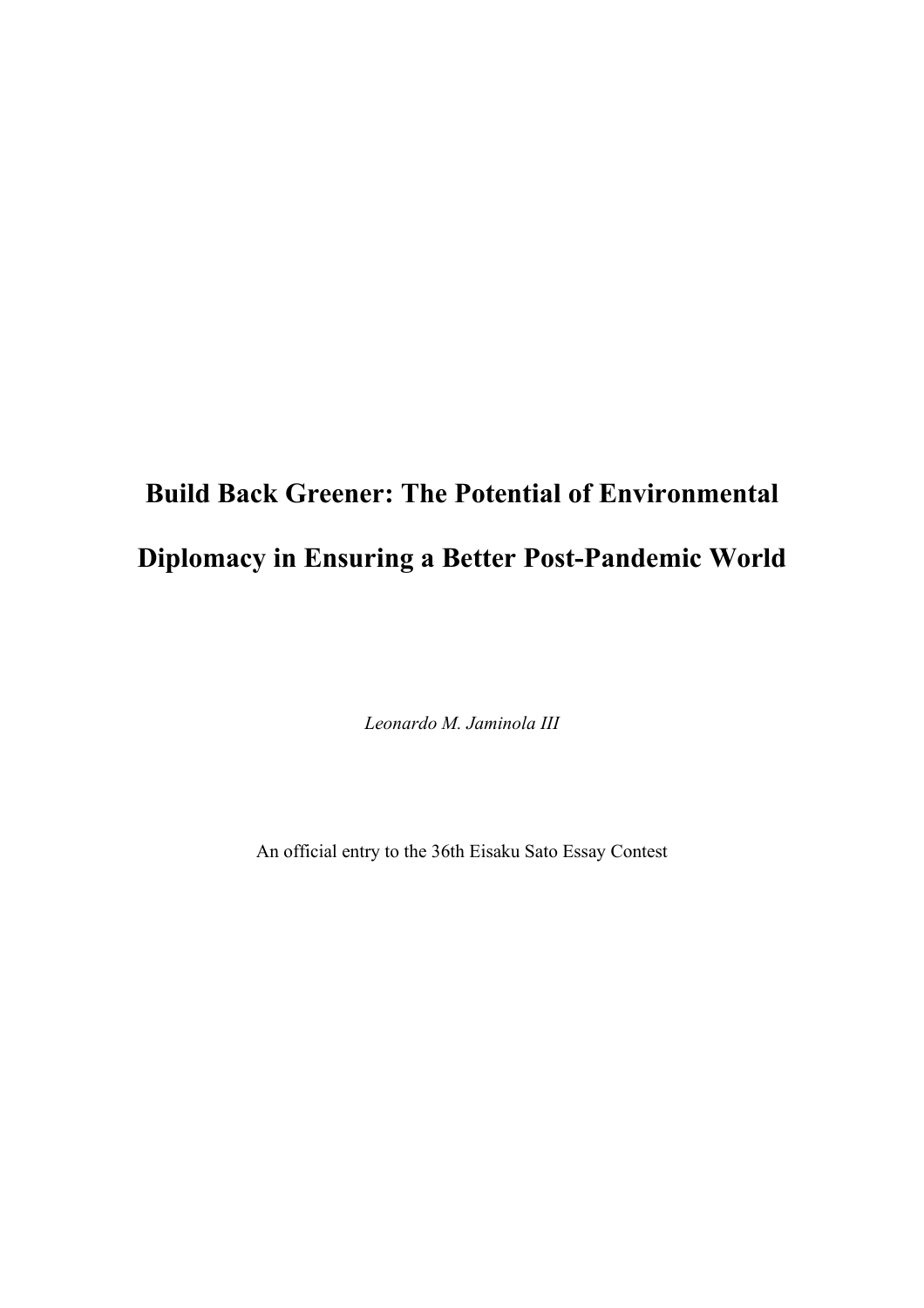## **Abstract**

The COVID-19 pandemic has resulted in unprecedented repercussions on health and socioeconomic systems worldwide. While contention remains, it is widely regarded that the COVID-19 pandemic is a zoonosis. This means that the virus the causes the diseases originally came from animals. Due to this, there have been increasing attempts to frame the pandemic as an environmental issue. Anthropogenic activities such as food production and land conversion have diminished natural habitats and wreaked the natural barrier between animals and humans. The emergence of zoonotic diseases has also been exacerbated by practices such as wildlife trade and consumption. The COVID-19 pandemic illustrated that the impacts of environmental issues do not recognize national boundaries. As such, no single state can resolve these issues. International environmental cooperation is necessary to ensure a better, sustainable, and pandemic-proof future. The paper discusses the history and concept of environmental diplomacy and emphasizes its growing importance in the post-pandemic world. As the pandemic has concretized the transnational effects of environmental issues, it is expected that the environmental agenda will be prioritized in different international forums. Aside from a discussion on environmental diplomacy, the paper also presents a theoretical framework to explain states' motivation to engage and participate in environmental diplomacy and agreements. Lastly, the paper also explains the role of the United Nations, especially the United Nations Environmental Programme, in strengthening multilateral environmental action.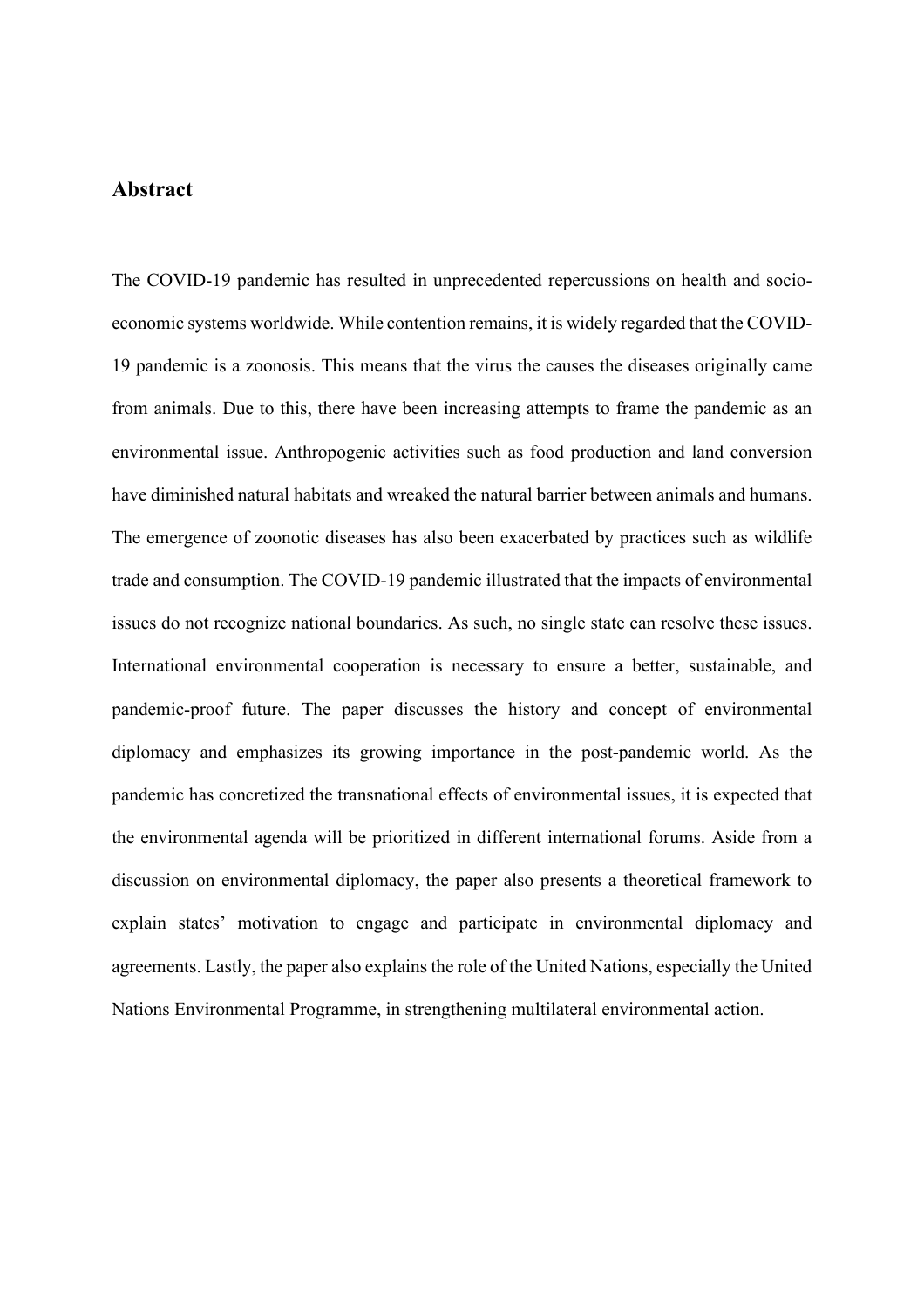### **Introduction**

The current COVID-19 pandemic has caused widespread and unprecedented disruptions to societies worldwide. The United Nations Development Programme has called the pandemic the greatest challenge the world has faced since World War II (COVID-19 Pandemic, n.d). Meanwhile, the International Monetary Fund characterized the economic downturn that resulted from the pandemic and the subsequent lockdowns as the worst recession since the Great Depression (Gopinath, 2014). This has translated to tens of millions of people at risk of falling into extreme poverty. Aside from that, the livelihood of almost half of the global population is also threatened, especially those belonging to the informal sector (Impact of COVID-19 on people's livelihoods, their health, and our food systems, 2020).

The COVID-19 pandemic is caused by the severe acute respiratory syndrome coronavirus 2 (SARS‑CoV‑2). Most of the evidence on the origin of the virus identifies animals as the source of the virus. This has also been corroborated by the WHO-convened Report on the Origin of the Virus and other independent research projects (WHO-convened Global Study of Origins of SARS-CoV-2: China Part, 2021; Tiwari, et al, 2020; Rodriguez-Morales et al., 2020; Xiao et al., 2020). The aforementioned WHO report identified bats as the likely source of the virus. Furthermore, the report also noted that introduction through an intermediate host was the most plausible pathway of SARS‑CoV‑2 (WHO-convened Global Study of Origins of SARS-CoV-2: China Part, 2021). Hence, the pandemic is widely recognized as a zoonotic disease. Zoonoses are infectious diseases caused by parasitic, viral, bacterial, or other unconventional pathogens originally found in animals but have managed to be transmitted to humans (Zoonoses, 2020).

Due to its possible zoonotic origins, the COVID-19 pandemic has been viewed as an environmental issue. This is because human activities such as increased food production and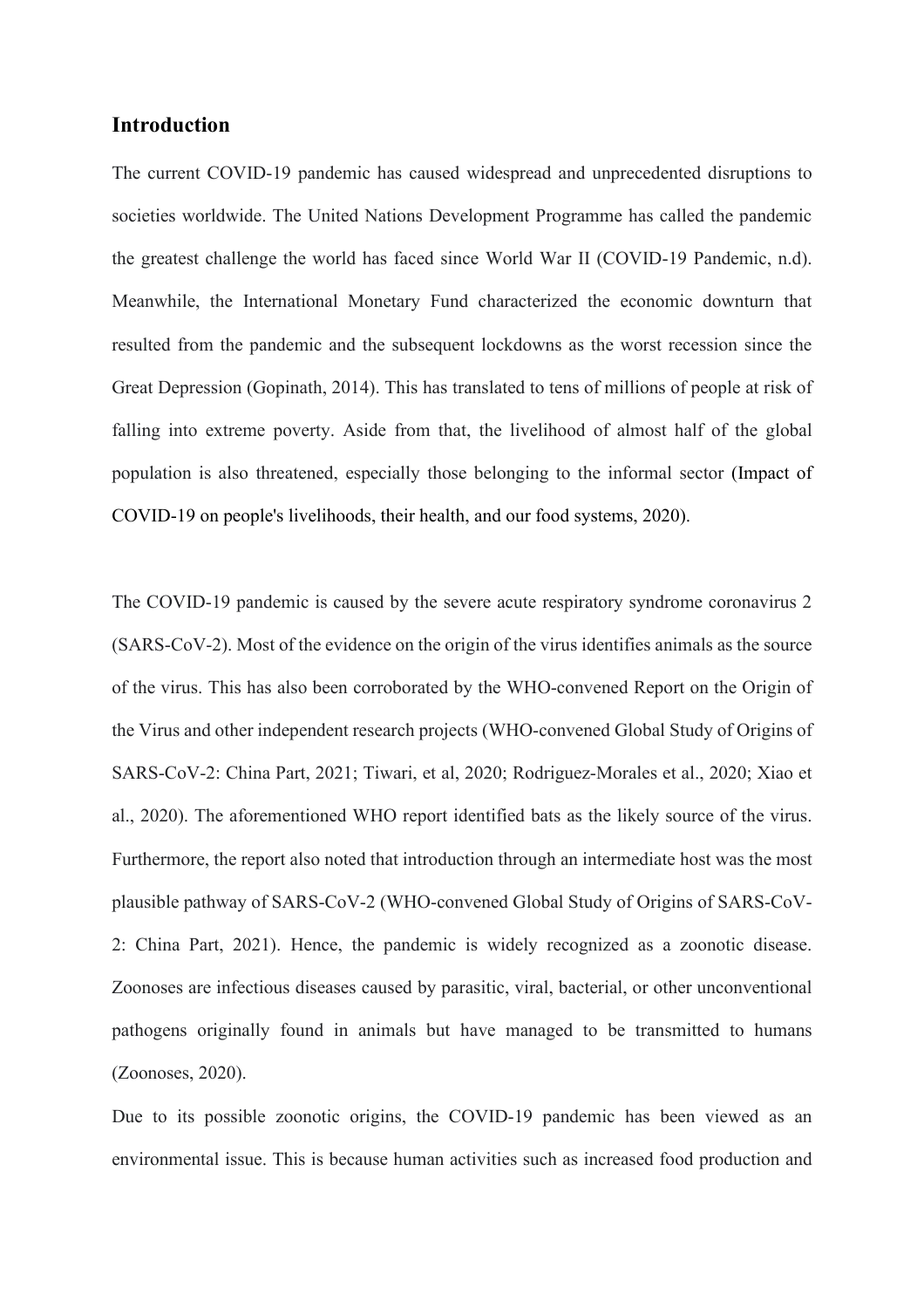rampant land conversion have been cited as key drivers of the emergence of zoonotic diseases. Climate change and more extreme weather disturbances also have the potential to disrupt ecosystems leading to the development of new zoonotic diseases. As a response to this, calls to prioritize biodiversity protection and ecosystem restoration have been growing. In recognition of the impact of continuing environmental degradation on human health, policymakers worldwide have emphasized the need for a "green recovery" (Green Recovery, 2021). An example of this is the European Union's NextGenerationEU, a recovery package that has intensified commitments for climate neutrality and environmental protection (Recovery plan for Europe, n.d.).

The acknowledgment of the pandemic as an environmental problem and the realization of the globality of environmental impacts can provide impetus to international environmental protection and climate action. Hence, environmental diplomacy is needed to align global priorities, increase investments in climate-resilient technologies and raise awareness about environmental problems. The wide scope of environmental problems and their transnational effects make it impossible for a single state to implement effective solutions. As such, environmental diplomacy will be a cornerstone in ensuring a better world post-COVID-19.

With these premises, this paper will explore the concept of environmental diplomacy and its expected prioritization in the international arena in light of the pandemic. The next section will further expound on the relations between the pandemic and the environment. Afterward, the concept and history of environmental diplomacy will be tackled. Next, theoretical underpinnings of environmental diplomacy will be presented which will be followed by a discussion on the effectiveness of environmental diplomacy and agreements. The last section will emphasize the need for multilateralism in ensuring a better future.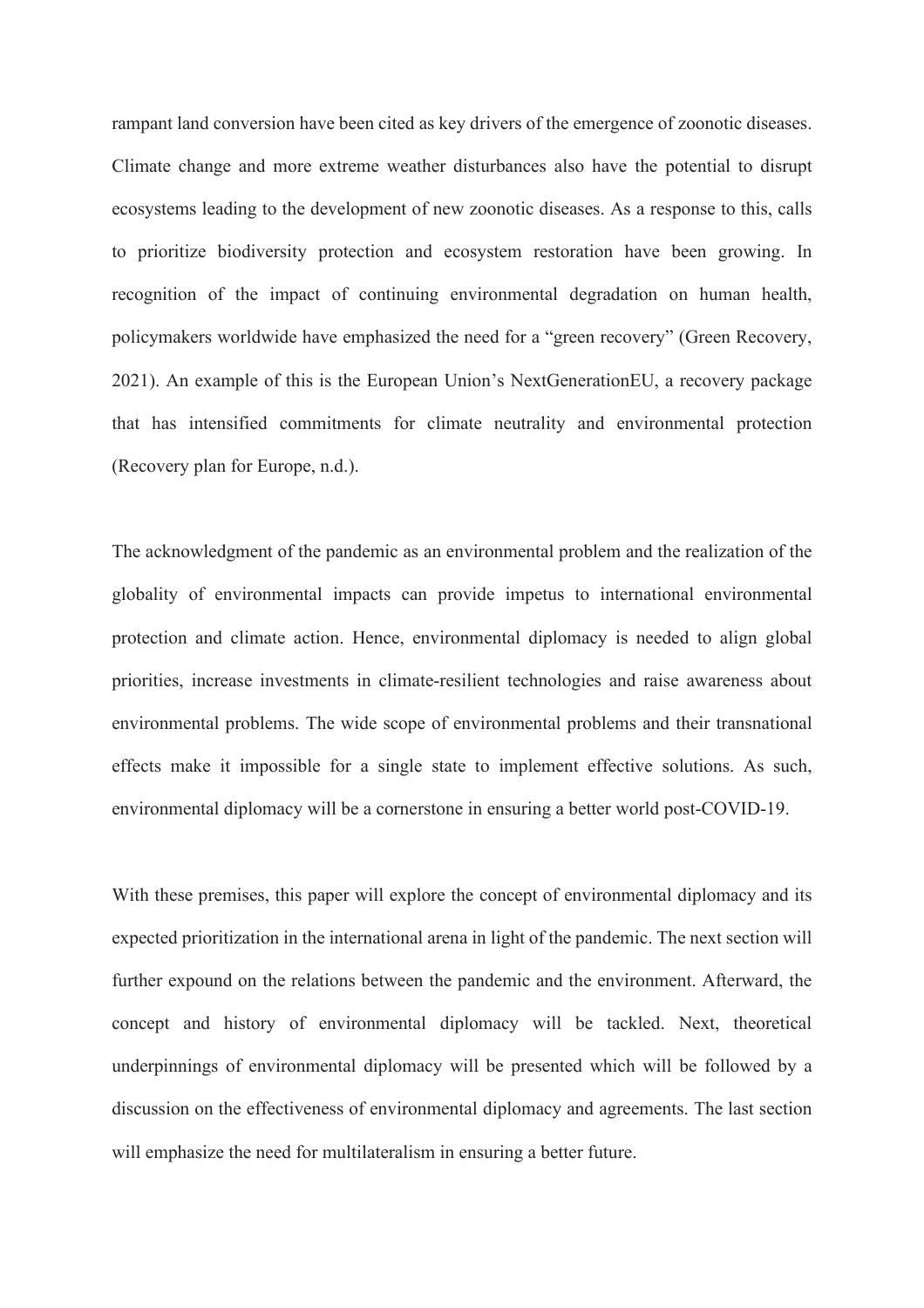## **The Link Between COVID-19 and the Environment**

Emerging infectious diseases like COVID-19 are inextricably linked to the state of the environment (Mishra et al., 2021). For example, climate change alters climate conditions impacts the growth and survival of pathogens. Aside from this, climate-induced natural disasters like droughts and floods cause abrupt spikes in the population of some species which can serve as a vector for new infectious diseases. Furthermore, increasing demand for food and real estate has fueled the conversion of forests and other natural environments for agricultural and commercial purposes. These activities result in decreasing habitat for wildlife and weakening the natural barriers between animals and humans making the emergence of zoonotic diseases more likely (Science points to causes of COVID-19, 2020).

In 2016, the United Nations Environment Programme (UNEP) has identified zoonoses as an international concern. Before COVID-19, other zoonotic outbreaks and epidemics have also occurred in the past years. Examples include the West Nile virus in 2019, Zika virus in 2015, Middle East Respiratory Syndrome (MERS) in 2012, the H1N1 flu in 2009, and the Severe Respiratory Syndrome (SARS) in 2002 (Science points to causes of COVID-19, 2020). According to the zoonoses, Intergovernmental Science-Policy Platform on Biodiversity and Ecosystem Services (2020) around 70% of emerging diseases are considered zoonoses. As illustrated by the ongoing pandemic, zoonotic diseases pose threats to human health due to the absence of antibodies that can protect the body from the disease (Science points to causes of COVID-19, 2020).

The pandemic has effectively concretized the interlinkages of the environment and human health. To prevent the human population from future pandemics, there is a need to boost environmental protection (Science points to causes of COVID-19, 2020). Moreover, there is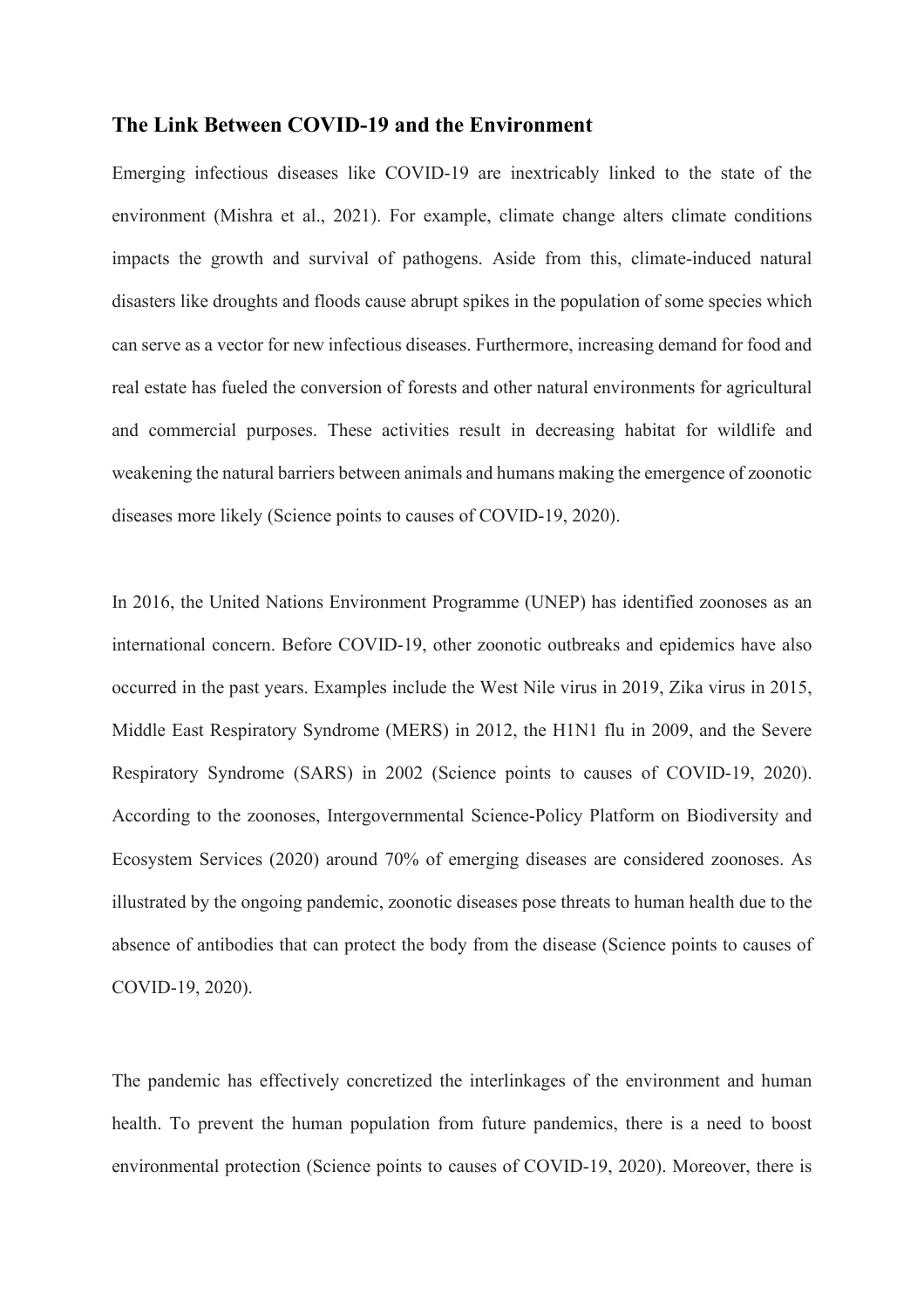also a need to protect habitats to raise the genetic diversity of animals which is associated with disease resistance making outbreaks less likely. With the COVID-19 pandemic being framed as an environmental issue, it is expected that environmental issues will be a key priority in different bilateral and multilateral forums in the post-pandemic world. This is because the serious social, economic, and political effects of the pandemic can compel states to restrategize their development priorities and be more open to international environmental cooperation.

#### **Environmental Diplomacy: Concept and History**

While the practice of environmental diplomacy has existed for a long time, its place in the international arena has only been recently recognized. As early as the 14 century, European powers have exhibited international efforts to protect the environment when they agreed to enter into agreements to regulate fishing resources. In the centuries that followed, environmental diplomacy took on a multilateral dimension culminating in the organization of the Stockholm Summit, the first multilateral summit dedicated to tackling environmental issues, in 1972 (Ali & Vladich, 2016; Orsini, 2020).

The Stockholm Summit resulted in the establishment of the United Nations Environment Programme (UNEP). Apart from this, the summit also transformed the environment as a key international issue. During this time, the term environmental diplomacy was formalized and began gaining prominence (Ali & Vladich, 2016). In 1992, two decades after the establishment of UNEP, the Earth Summit was held in Rio de Janeiro, Brazil. This summit saw environmental diplomacy further develop to include broader themes and issues and actors (Ali & Vladich, 2016). The Earth Summit also popularize the use of multilateral agreements to resolve and manage regional and global environmental issues (Dorsey, 2014).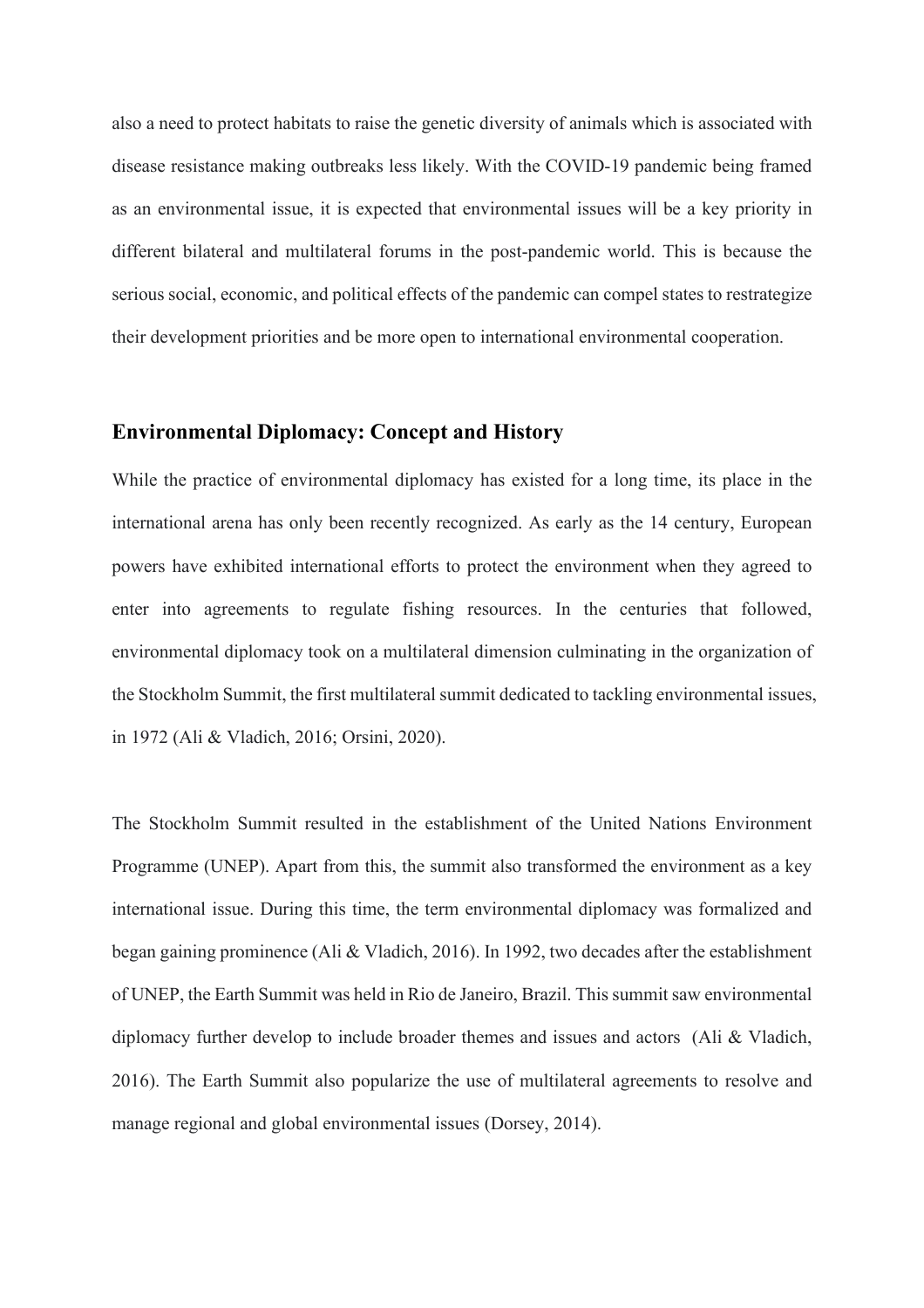The conceptualization of environmental diplomacy has varied over time. Ali and Vladich (2016) maintained that the definition of environmental diplomacy remains contested and nascent. The earliest conceptions of environmental diplomacy followed the Westphalian tradition of nation-states and the conventional view of diplomatic processes. In line with this, environmental diplomacy was seen as a process whereby nation-states discussed and negotiated to form bilateral or multilateral commitments. However, contemporary definitions of environmental diplomacy recognize that the environment is a wide-ranging issue that has multiple levels of engagement. Broadhurst and Ledgerwood (1998) defined environmental diplomacy as international negotiations that aim to solve issues regarding pollution and environmental degradation. They also argued that the process should not be viewed just in terms of states approving treaties but rather as an inclusive process that considers the views of non-state actors. Regarding subject area, environmental diplomacy, in theory, is solely concerned about environmental issues; in practice, the environment is a cross-cutting issue related to other topics such as intellectual property, health, security, trade, and energy among others (Orsini, 2020).

Environmental diplomacy usually results in the signing of treaties at different levels (bilateral, multilateral and, world levels) to ensure compliance with the agreed-upon commitments (Li et al., 2020). Citing UNEP data, Susskind and Ali (2014) and Li et al. (2020) noted that there have been over five hundred internationally recognized agreements relating to the environment. This includes 155 agreements relating to biodiversity, 61 relating to the atmosphere, 196 broadly relating to water, 179 relating to chemicals and other hazardous wastes and substances, and 46 relating to land. After trade issues, environmental concerns have now become the most popular subject of international agreements.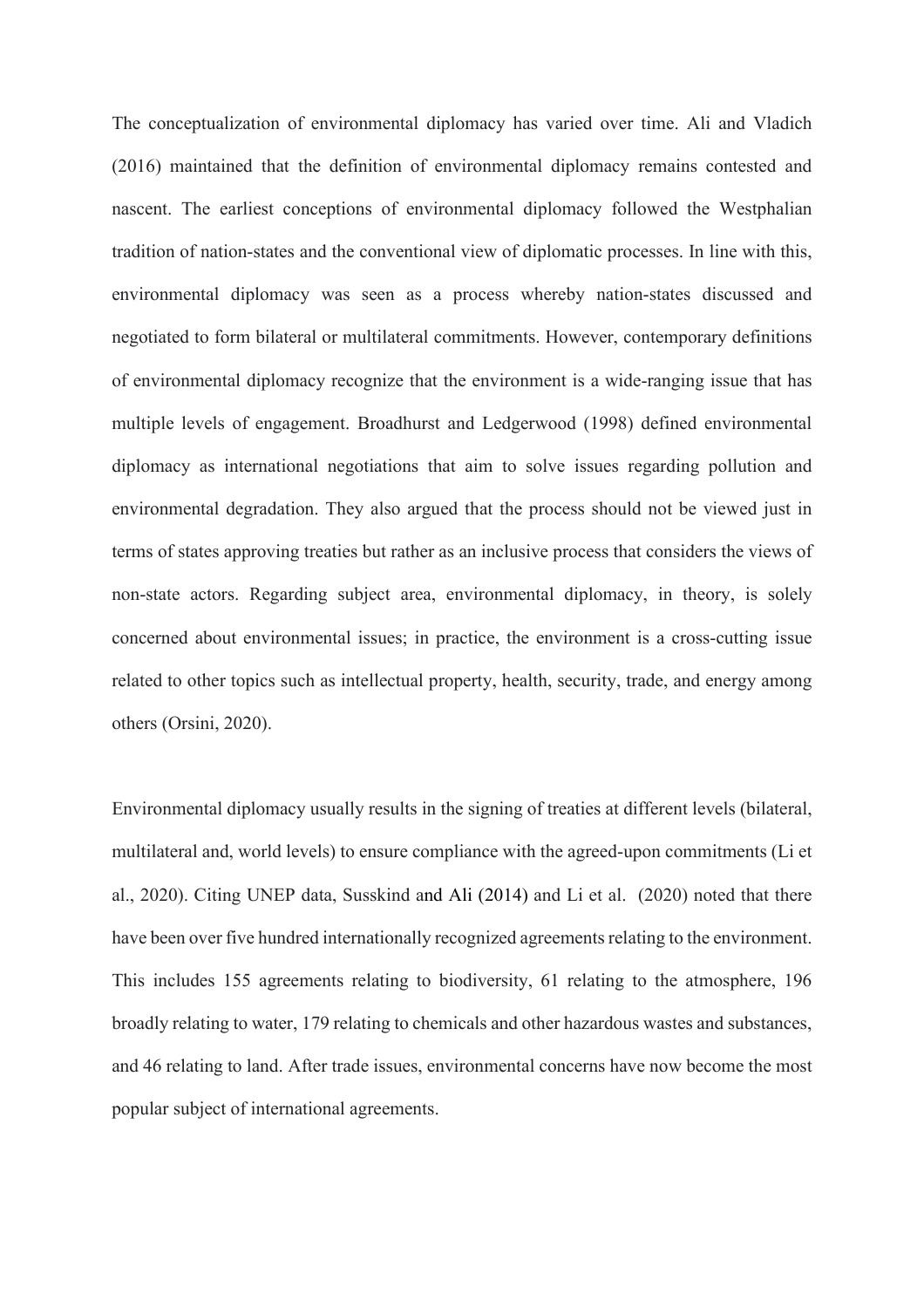In the post-pandemic world, the issue of the environment is expected to receive increased attention in international affairs. Last September 2020, world leaders encouraged making environmental protection a central theme of post-pandemic recovery (Make Bold Environmental Action Central Focus of Post Pandemic Economic Recovery, 2020). In the same vein, Inger Andersen, UNEP Executive Director, affirmed the potential of multilateralism in achieving an environment-focused recovery (Multilateral action for a green post-COVID-19 recovery, 2020). Better implementation of environmental agreements has also been cited as a salient element in ensuring a sustainable world post-COVID-19 (McNeely, 2021). All of these stress the need for a global concerted effort to protect the environment and prevent future pandemics from happening.

## **Theoretical Underpinnings of Environmental Diplomacy**

Many externalities caused by environmental problems are widely spread affecting many countries and regions. These externalities contribute to biodiversity loss, ecosystem damage, and emerging health hazards. Some externalities like the effects of greenhouse gas emission are global while others are more regional. In general, these are considered global environmental externalities which are defined as "negative environmental consequences of direct natural resource use and human production and consumption activities arising in broad spatial settings in the presence of incomplete property rights" (Libecap, 2014). As a response to this, states commonly turn to environmental diplomacy to enact international environmental agreements that can help manage and address these externalities (Barrett, 2005).

In explaining the motivation behind states' participation in environmental diplomacy and implementation of environmental agreements, scholars often use the neoliberal institutionalist perspective. Current scholarship on neoliberal institutionalism emphasizes the role of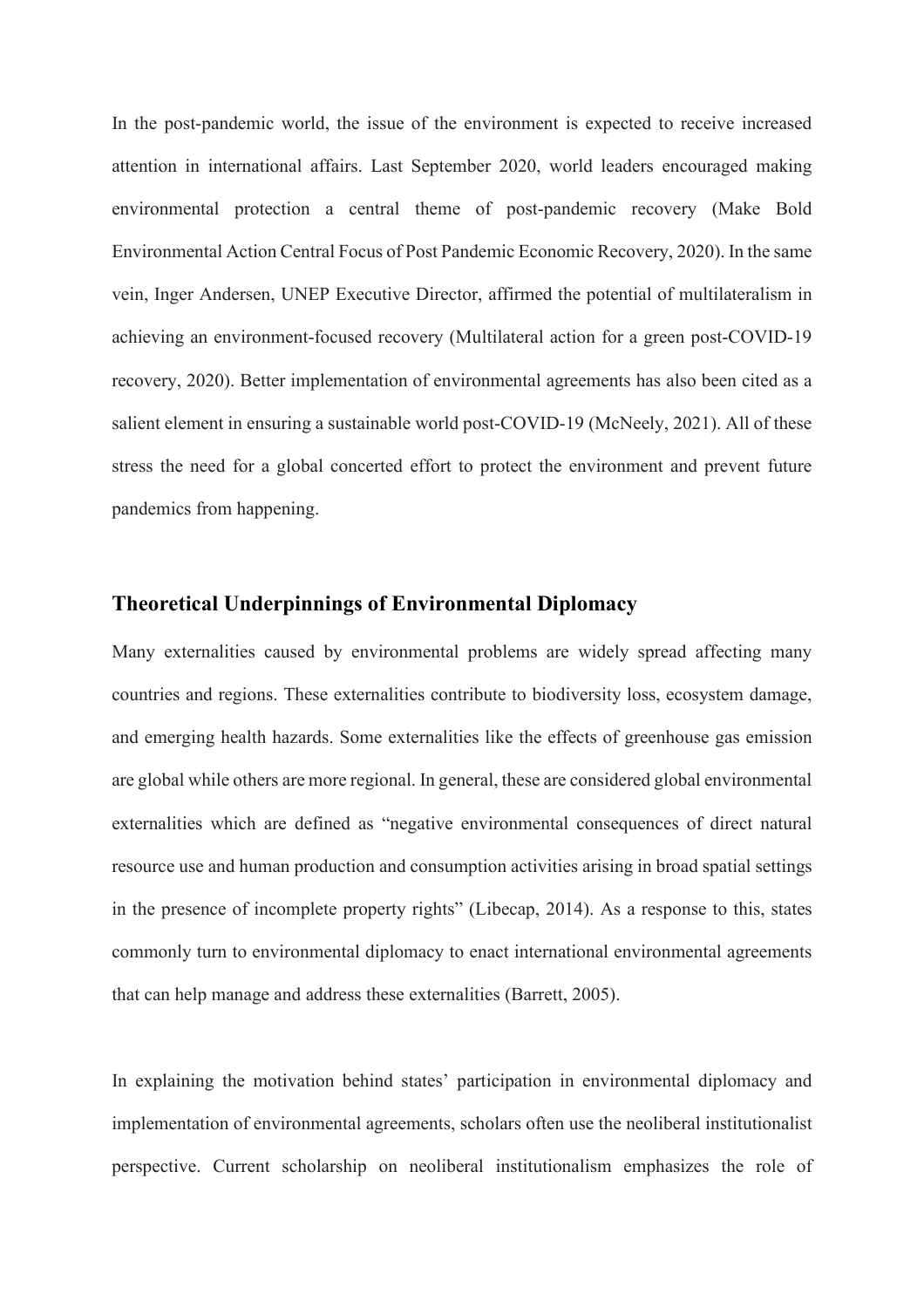international organizations to encourage cooperation by removing incentives from states for non-compliance to international agreements and norms and other related issues (Meiser, 2012; O'Neill, 2009). Examining mostly environmental and economic issues, neoliberal institutionalists focus on self-interest, recognize anarchy at the international level, and employ game theory to explain cooperation among states and institutions (Stein, 2008; Whyte, 2012).

Neoliberal institutionalists usually utilize game theory to model environmental diplomacy and international environmental cooperation. In environmental diplomacy, states are the main decision-makers and their level of welfare is interdependent. This means that one country's situation is not only reliant on their actions but also the actions of other states. As such, the management and protection of transnational environmental issues are considered a game that states enter to mutually ensure benefits (Barrett, 2005). Due to the problem of anarchy in the international arena, there are incentives for states to evade responsibilities set out in international agreements. When this happens, that state can enjoy the benefits of the agreement without incurring any costs for the adjustment. This is also known as the free-rider problem. Under this situation, states have no incentives to actively participate and cooperate in solving international problems choosing instead to rely on the efforts of other actors. In resolving this, neoliberal institutionalists look to mechanisms that will allow for the recognition of mutual gains and institutions that can track compliance, minimize the costs of cooperation, and prevent non-fulfillment of obligations. Multilateral non-state institutions, such as the United Nations, and/or non-government organizations commonly take this role intending to promote transparency leading to higher chances of creating agreements that can last in the long term (O'Neill, 2009).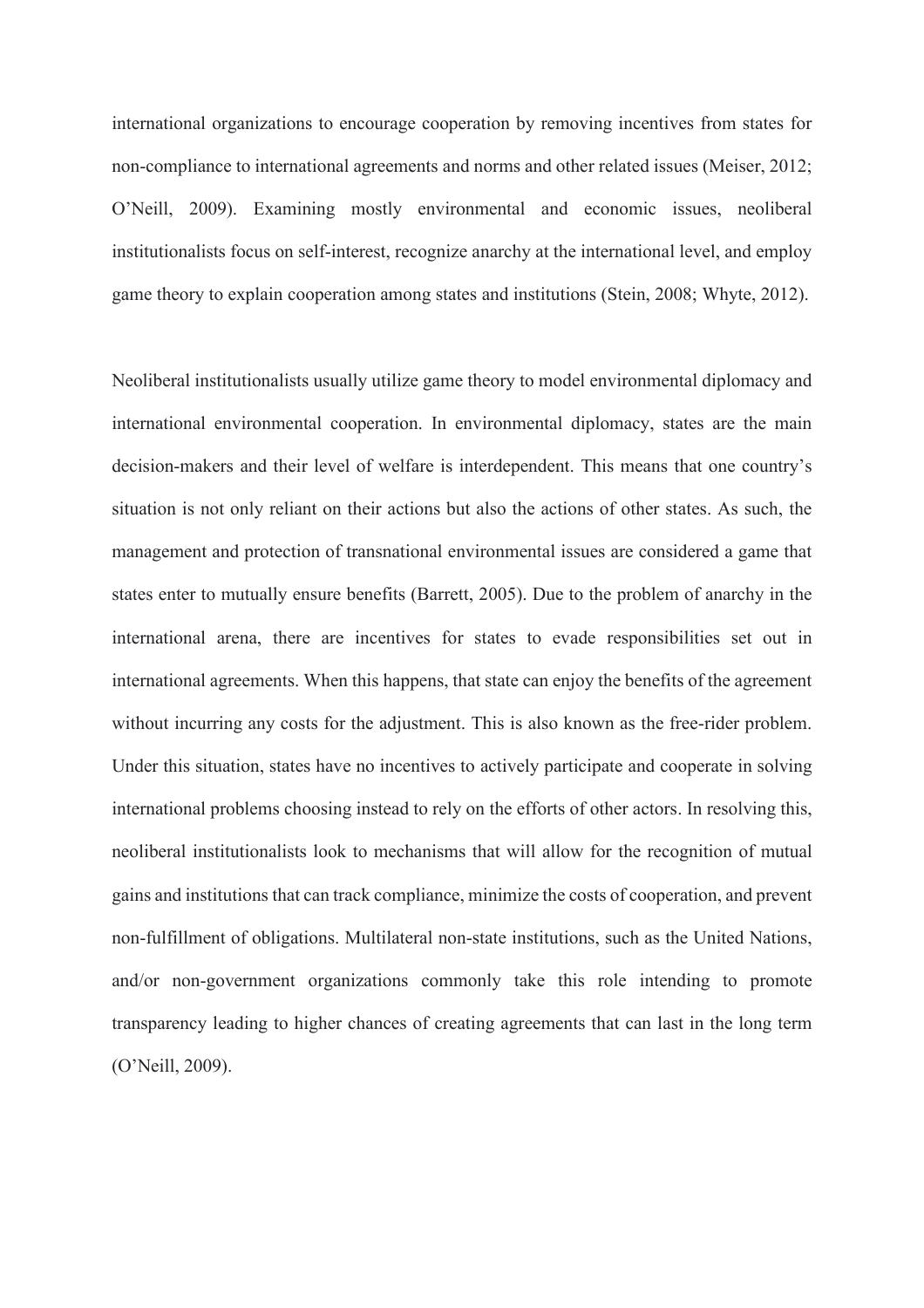Barrett (2005) argues that international environmental agreements can be analyzed as a stage game. Under this, a state's decision to participate in an agreement or not is different from the decision regarding the state's commitments in the agreement. In this model, it is assumed that states maximizing welfare are the main actors in the negotiations and agreements and there is no supranational entity that can force states to participate in an agreement. This paper furthers neoliberal institutionalism by positing that certain global events linked to environmental degradation can affect the game. O'Neill (2009) used the term crises and argued that they provide an impetus for states to open negotiations. This paper furthers this by arguing that these types of events can boost trust and cooperation among states to urgently and effectively form international environmental agreements. This is because it is in the mutual interest of all states to immediately resolve and manage the crisis, mitigate its effects, and prevent it from happening in the future. As COVID-19 disease is generally seen as linked to environmental issues and has caused global disruptions, the pandemic illustrates a crisis, hence, it has the potential to boost cooperation between and among states.

#### **Measuring the Effects of Environmental Diplomacy**

There is mixed evidence concerning the effectiveness of environmental diplomacy and international environmental agreements. In some cases, the goals of the negotiations have been achieved and have led to improved environmental quality (Mitchell, 2003). Many scholars argue that environmental diplomacy which results in international agreements can change states' cost-benefit calculation through the provision of critical information regarding the costs of environmental degradation. In this, agreements are seen as significant tools in improving environmental conditions (Vollenweider, 2012). For example, many scholars attribute the reduction in production and use of chlorofluorocarbons (CFCs) in developed countries to the ozone agreements. In particular, the Montreal Protocol signed in 1987 to phase out CFCs is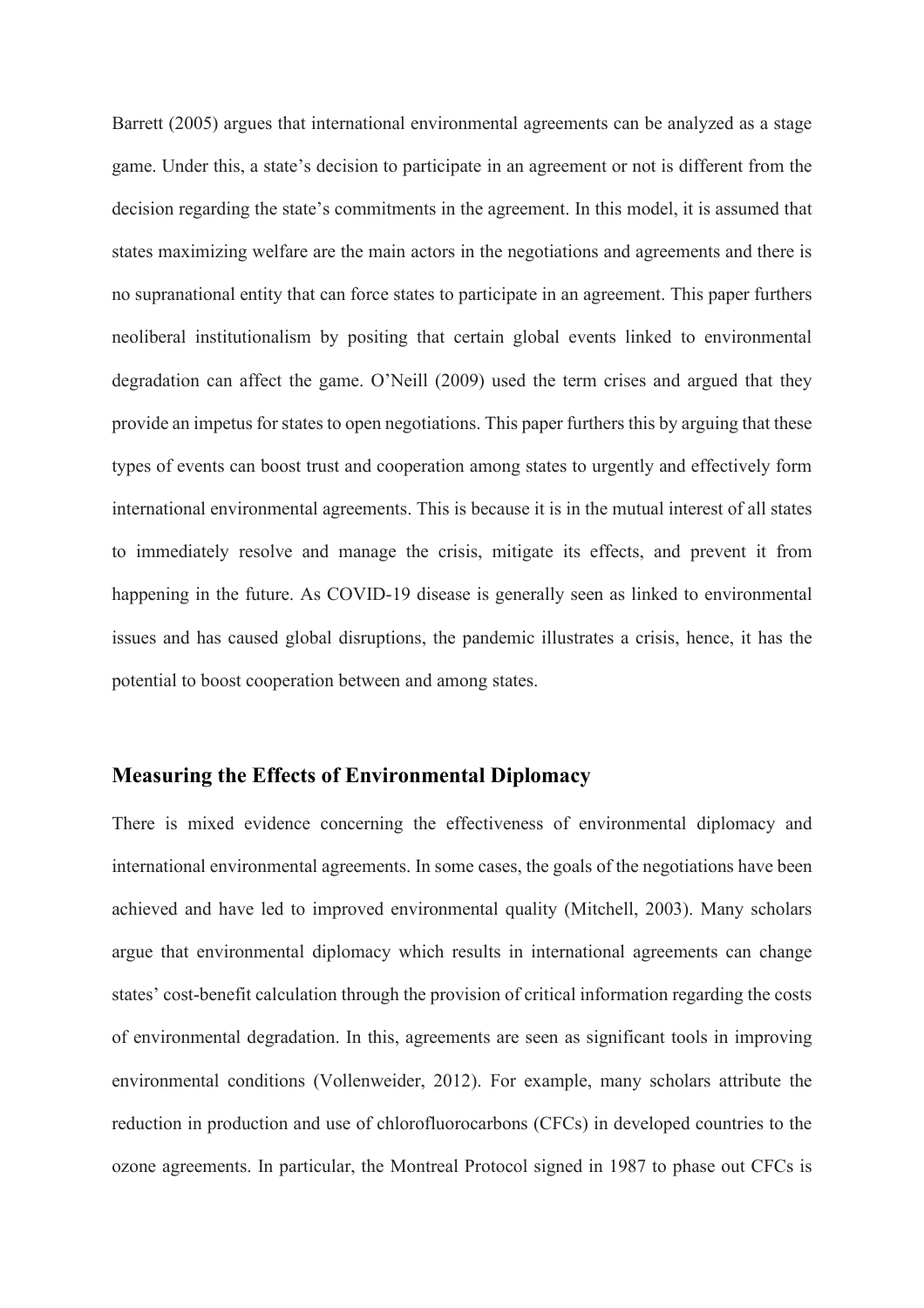widely considered the most successful environmental agreement. Aside from that, the convention protecting fur seals signed in 1911 was widely seen as a successful endeavor as it led to the recovery of seal stocks. However, some agreements have had no substantial effect leading to continued deterioration of the environment. For example, despite global and regional efforts, the condition of fish stocks and marine ecosystems has worsened (Mitchell, 2003; de Zeeuw, 2015). Meanwhile, Li et al. (2020) examined the effect of environmental diplomacy on a country's carbon dioxide (CO2) emission level. In particular, the study tested if a country's signing an environmental treaty leads to lower  $CO<sub>2</sub>$  emissions. Results of the study revealed that in the short run signing environmental treaties reduces the  $CO<sub>2</sub>$  emissions of developing countries. However, in the long-term, more treaties were associated with the increase of  $CO<sub>2</sub>$ emissions for both developed and developing countries. Similar results were noted by Khan and Hou (2021). Focusing on the United States, the authors found out that environmental diplomacy has a positive effect on  $CO<sub>2</sub>$  emissions. This means that the United States' increased participation in environmental diplomacy led to higher emissions.

Some argue that the inconclusiveness of the effect of international environmental agreements is due to the difficulties associated with assessing their impacts. Kellenberg and Levinson (2013) point to two challenges in empirically examining the impact of environmental agreements: (1) problems in estimating counterfactual outcomes; (2) unavailable or limited data of the indicators before the implementation of the agreement. Due to these constraints, only a small number of agreements have been analyzed. Lastly, several variables have been identified to explain the variations in the effectiveness of environmental agreements. This includes both endogenous and exogenous factors like the specific design features of the agreement, the characteristics of the parties, the environmental issues, and the international context among others (Mitchell, 2003). Despite the disagreement on its impacts, environmental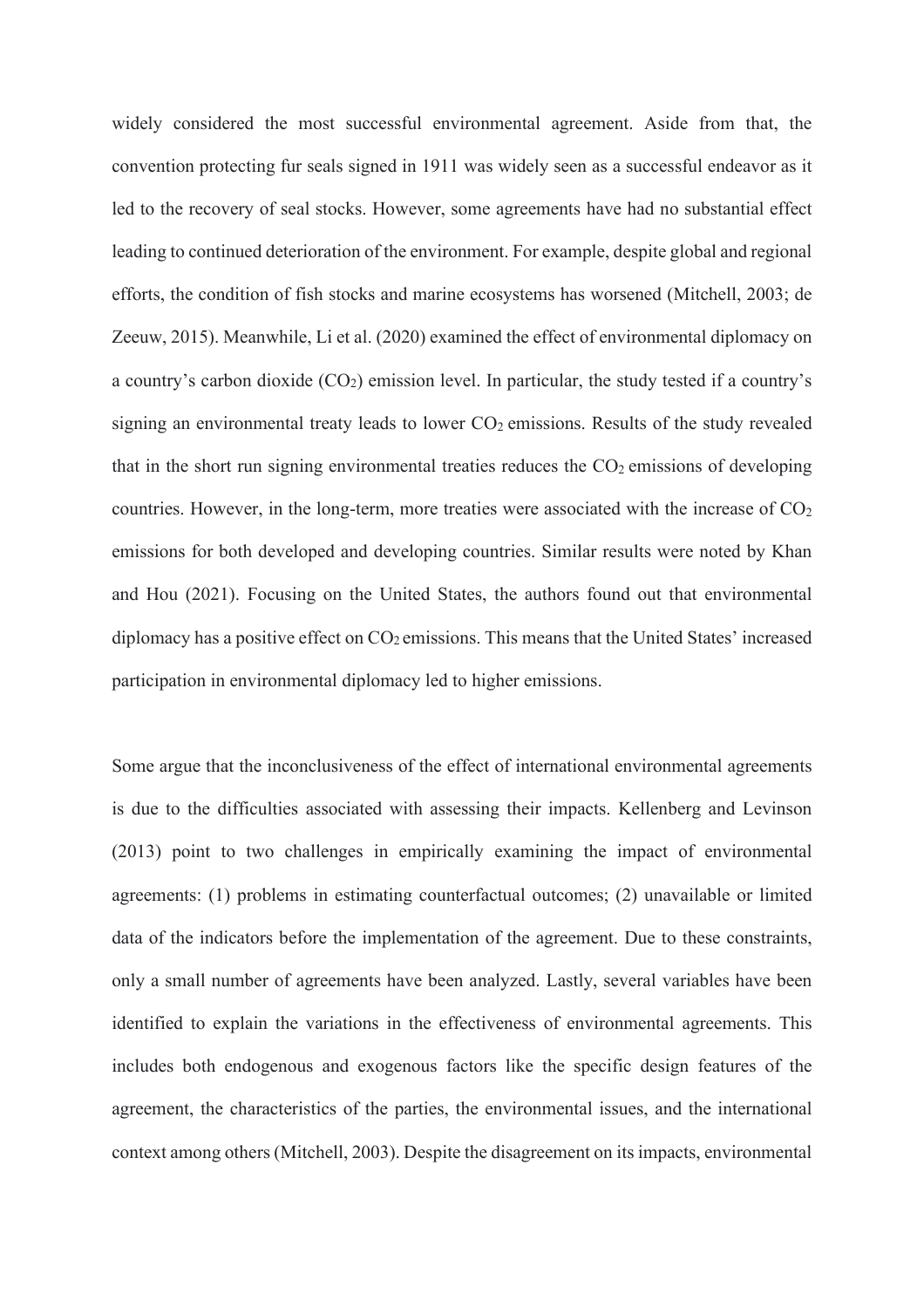diplomacy remains a key tool in global environmental governance as conventions and agreements remain the main legal instruments in international environmental protection (Escobar-Pemberthy & Ivanova, 2020).

## **The Need for Environmental Diplomacy**

Even before the COVID-19 pandemic, the planet has already been experiencing ecological decay and environmental degradation. Due to unsustainable production and consumption, three global environmental crises have been impacted the planet for decades – the climate crisis, the nature crisis, and the pollution and water crisis. These crises have manifested itself through rising sea levels, global warming, and extreme weather disturbances. To mitigate the effects of these crises and prevent worsening effects, multilateral environmental cooperation needs to be strengthened. Multilateralism has not always attained its goals. For example, there has been uneven progress among states in the implementation of the Sustainable Development Goals. Aside from that, the Aichi Targets that aim to stop biodiversity loss were also not achieved. However, multilateral action has also led to environmental improvements. For example, the Vienna Convention to Protect the Ozone Layer and its Montreal Protocol has been lauded for protecting the ozone layer. As such, the UNEP maintains that multilateralism works. Failure of multilateral action has often boiled down to states not committing strongly enough and/or failing to enact their commitments. At this critical juncture, there is a need to establish strong commitment from states and ensure the effective implementation of already existing conventions like the Paris Agreement to ascertain a sustainable future. For this purpose, there is a need to boost environmental diplomacy and negotiations and the institutions that enable this. Currently, many institutions have emphasized the need for a "green recovery" in postpandemic strategies. The practice of green recovery is a welcome start as this means that states are open to resolving environmental problems. However, certain mechanisms that will allow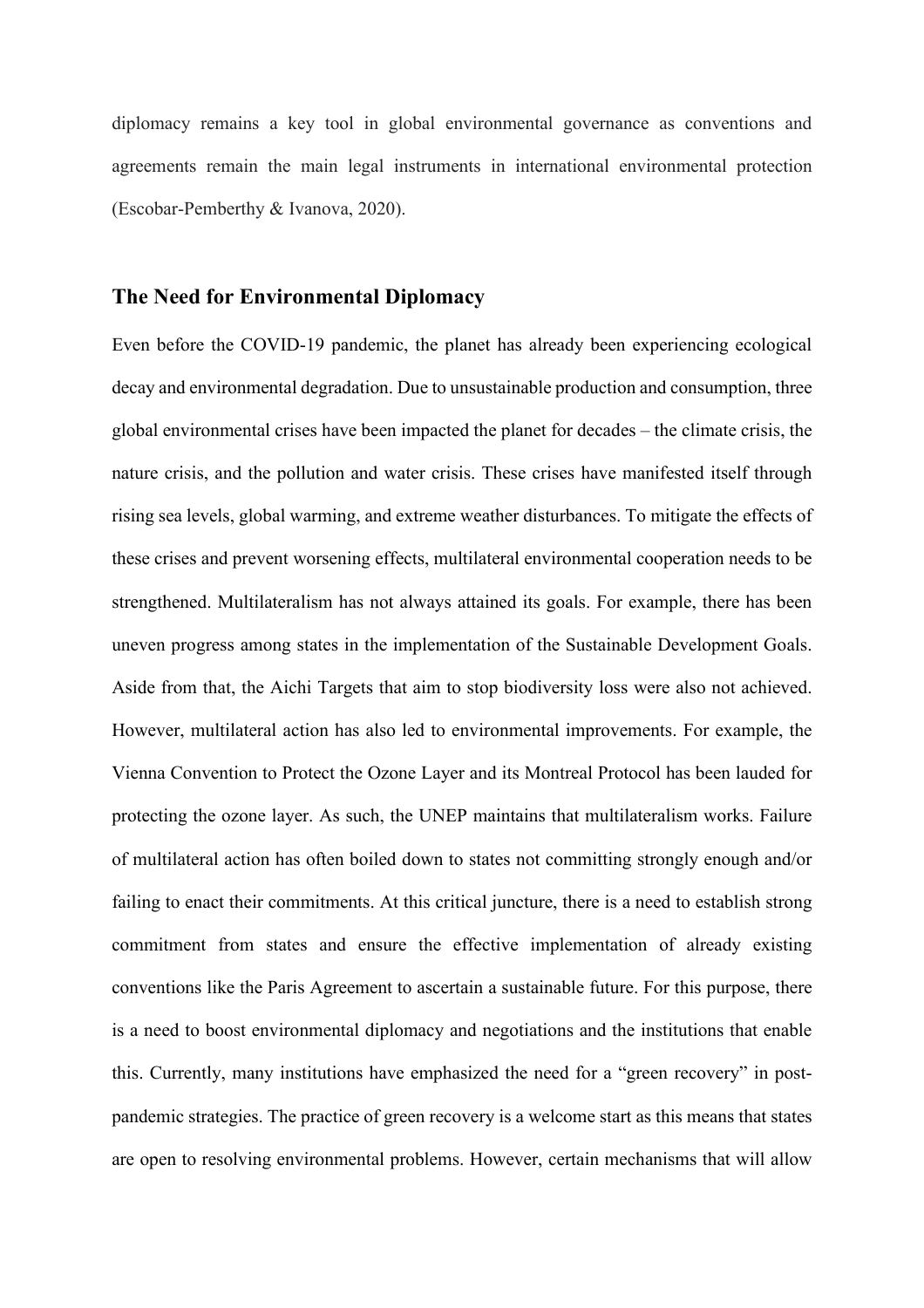for must be adopted by the international community. Moreover, multilateral environmental action also needs to take into account the situation of developing countries. Lack of capacity and resources to respond to climate mitigation and adaptation have remained a significant challenge for developing countries. In conclusion, the links between the environment and human health emphasizehas that a better future can only be achieved through a more sustainable relationship with the environment.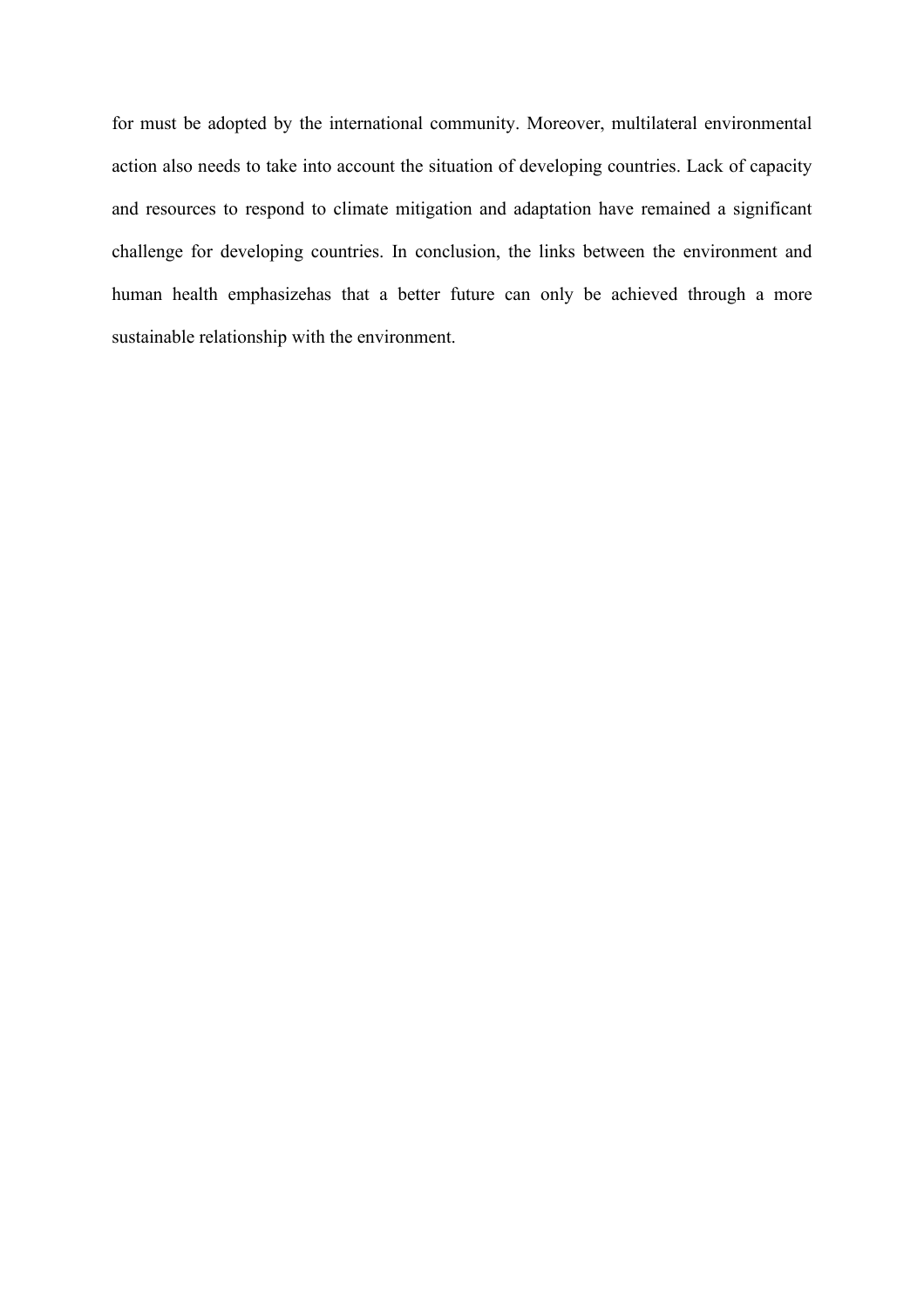#### **References**

- Ali, S., & Vladich, H. V. (2016). Environmental Diplomacy. In *The SAGE Handbook of Diplomacy* (p. 601). SAGE Publications Ltd.
- Barrett, S. (2005). The theory of international environmental agreements. In K.-G. Mäler & J. R. Vincent (Eds.), *Handbook of Environmental Economics*.
- Bordier, M., & Roger, F. (2013). Zoonoses in South-East Asia: a regional burden, a global threat. *Animal Health Research Reviews*, *14*(01), 40–67. https://doi.org/10.1017/s1466252313000017
- Broadhurst, A. I., & Ledgerwood, G. (1998). Environmental Diplomacy of States, Corporations and Non-Governmental Organizations: the Worldwide Web of Influence. *International Relations*, *14*(2), 1–19. https://doi.org/10.1177/004711789801400201
- *COVID-19 pandemic*. (n.d.). United Nations Development Programme. Retrieved August 31, 2021, from https://www.asia-pacific.undp.org/content/rbap/en/home/coronavirus.html
- Everard, M., Johnston, P., Santillo, D., & Staddon, C. (2020). The role of ecosystems in mitigation and management of Covid-19 and other zoonoses. *Environmental Science & Policy*, *111*, 7–17. https://doi.org/10.1016/j.envsci.2020.05.017
- Gopinath, G. (2020, April 14). *The Great Lockdown: Worst Economic Downturn Since the Great Depression*. International Monetary Fund Blog. https://blogs.imf.org/2020/04/14/the-great-lockdown-worst-economic-downturn-sincethe-great-depression/
- Green Recovery. (2021). In *United Nations Environment Programme*. https://wedocs.unep.org/xmlui/bitstream/handle/20.500.11822/35358/GreenRecov.pd
- Halabowski, D., & Rzymski, P. (2021). Taking a lesson from the COVID-19 pandemic: Preventing the future outbreaks of viral zoonoses through a multi-faceted approach. *Science of the Total Environment*, *757*, 143723. https://doi.org/10.1016/j.scitotenv.2020.143723
- *Impact of COVID-19 on people's livelihoods, their health and our food systems*. (2020, October 13). World Health Organization. https://www.who.int/news/item/13-10-2020-impact-ofcovid-19-on-people's-livelihoods-their-health-and-our-food-systems
- IPBES. (2020). IPBES Workshop on Biodiversity and Pandemics Workshop Report. In *Intergovernmental Science-Policy Platform on Biodiversity and Ecosystem Services*. https://ipbes.net/sites/default/files/2020- 12/IPBES%20Workshop%20on%20Biodiversity%20and%20Pandemics%20Report\_0. pdf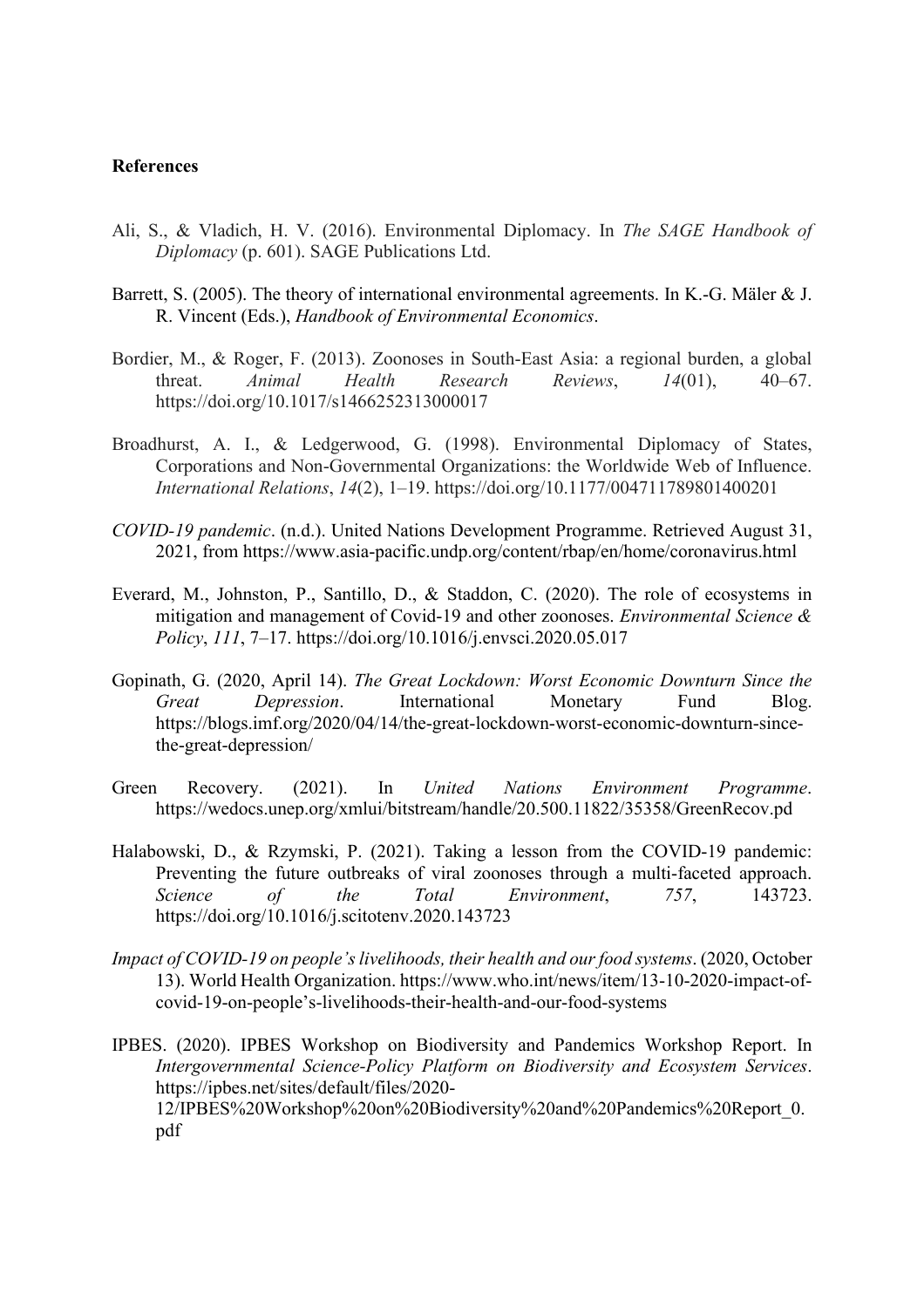- International Panel of Experts on Sustainable Food Systems. (2017). *TOO BIG TO FEED: Exploring the impacts of mega-mergers, consolidation and concentration of power in the agri-food sector*. http://www.ipesfood.org/\_img/upload/files/Concentration\_FullReport.pdf
- Li, G., Zakari, A., & Tawiah, V. (2020). Does environmental diplomacy reduce CO2 emissions? A panel group means analysis. *Science of the Total Environment*, *722*, 137790. <https://doi.org/10.1016/j.scitotenv.2020.137790>
- Libecap, G. D. (2014). Addressing Global Environmental Externalities: Transaction Costs<br>Considerations. Journal of Economic Literature, 52(2), 424–479. Considerations. *Journal of Economic Literature*, *52*(2), 424–479. https://www.jstor.org/stable/24433814
- *Make Bold Environmental Action Central Focus of Post Pandemic Economic Recovery*. (2020). United Nations. https://www.un.org/press/en/2020/ga12274.doc.htm
- McNeely, J. A. (2021). Nature and COVID-19: The pandemic, the environment, and the way ahead. *Ambio*, *50*, 767–781. https://doi.org/10.1007/s13280-020-01447-0
- Meiser, J. (2012). Liberalism. In S. McGlinchey, R. Walters, & D. Gold (Eds.), *International Relations Theory*. E-International Relations Publishing.
- Mishra, J., Mishra, P., & Arora, N. K. (2021). Linkages between environmental issues and zoonotic diseases: with reference to COVID-19 pandemic. *Environmental Sustainability*. https://doi.org/10.1007/s42398-021-00165-x
- Moeller, J. O. (2007). ASEAN's Relations with the European Union: Obstacles and Opportunities. *Contemporary Southeast Asia*, *29*(3), 465–482.
- *Multilateral action for a green post-COVID-19 recovery*. (2020). UN Environment. https://www.unep.org/news-and-stories/speech/multilateral-action-green-post-covid-19 recovery
- O'neill, K. (2017). *The environment and international relations*. Cambridge University Press.
- Orsini, A. (2020). Environmental Diplomacy. In T. Balzacq, F. Charillon, & F. Ramel (Eds.), *Global Diplomacy: An Introduction to Theory and Practice* (pp. 239–251). Palgrave Macmillan. https://www.palgrave.com/gp/book/9783030287856#aboutBook
- Rodriguez-Morales, A. J., Bonilla-Aldana, D. K., Balbin-Ramon, G. J., Rabaan, A. A., Sah, R., Paniz-Mondolfi, A., Pagliano, P., & Esposito, S. (2020). History is repeating itself: Probable zoonotic spillover as the cause of the 2019 novel Coronavirus Epidemic. *Le infezioni in medicina*, *28*(1), 3–5.
- *Science points to causes of COVID-19*. (2020, May 22). UN Environment Programme. https://www.unep.org/news-and-stories/story/science-points-causes-covid-19
- Stein, A. (2008). Neoliberal Institutionalism. In C. Reus-Smit & D. Snidal (Eds.), *The Oxford Handbook of International Relations*.